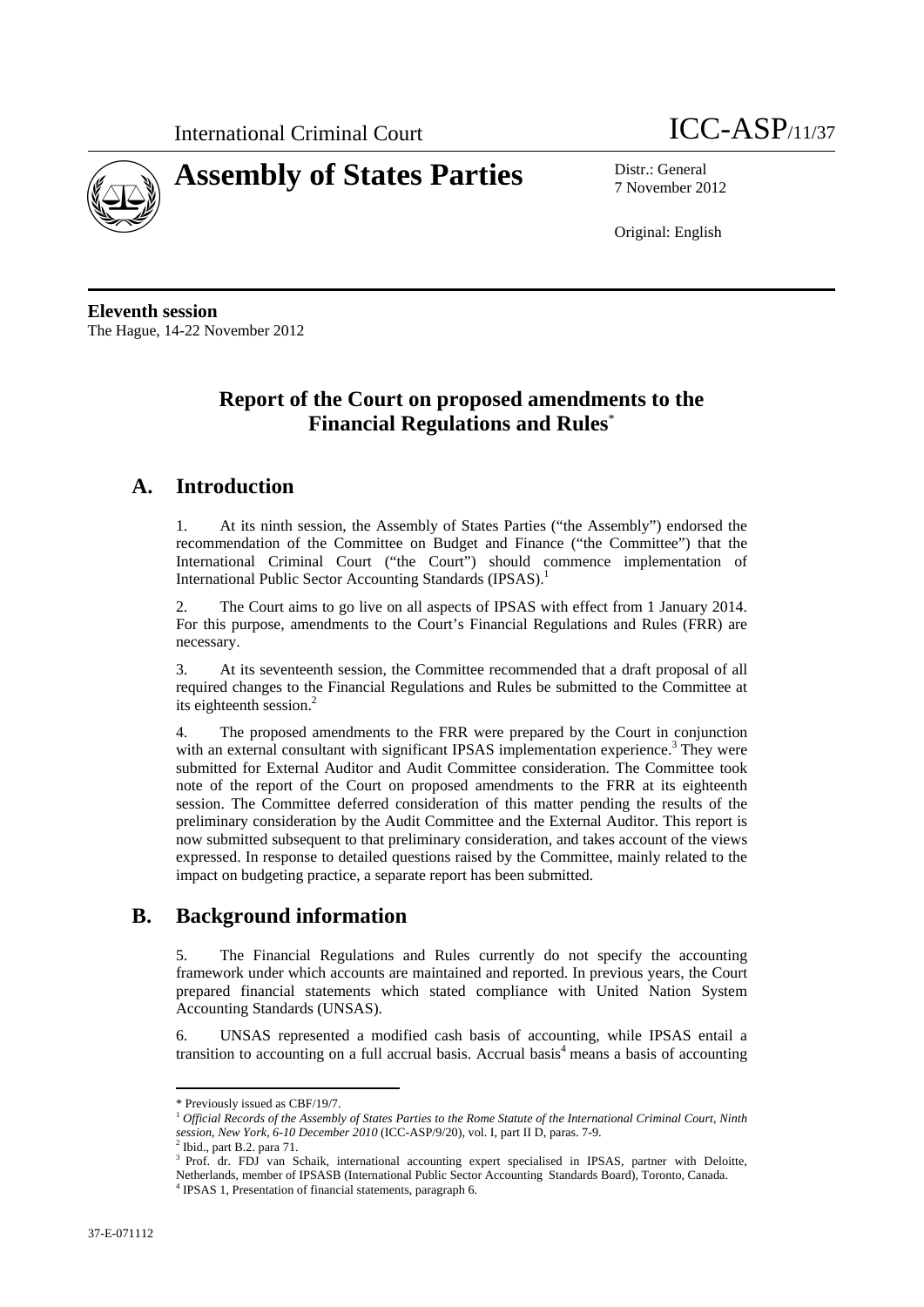under which transactions and other events are recognized when they occur (and not only when cash or its equivalent is received or paid). Therefore, the transactions and events are recorded in the accounting records and recognized in the financial statements of the periods to which they relate. The elements recognized under accrual accounting are assets, liabilities, net assets/equity, revenue and expenses.

7. As a result, certain amendments to the Financial Regulation and Rules are required. The existing text, the full details of the proposed new text, and the reason for the change, as well as the impact of the change, are shown in tabular form in the Annex to this report.

# **C. External Auditor consideration**

8. The proposed amendments to the FRR were submitted for consideration by the External Auditor in February 2012. Several comments were received, which were either addressed by modifying the proposed amendment to the FRR or through a written response. A summary of the comments that were not otherwise addressed in the proposed amendments is given below:

(a) In respect of the amendments to Rule 111.3(b), the External Auditor noted that accruals-based budgeting is preferable and if not initially possible, planning for future adoption would be desirable. The Court reiterated its position that it follows the approach taken by other international organisations and has left accrual budgeting for future consideration.

(b) In respect of the amendment to regulation 4.6, the External Auditor noted that, if the practice of calculating and distributing a cash surplus to Member States continues, the figures used in calculation would have to be reconciled to the corresponding figures in IPSAS-compliant financial statements. This could result in additional work for the Court and for the auditors, which could consequently lead to additional costs. The Court replied that aligning the cash surplus calculation to IPSAS financial statements is not possible due to basic difference in accruals and cash-related figures. The cash surplus calculation would remain within the scope of the audit, as the Court was not attempting to make any changes in this area.

(c) A general comment was made that, where the current FRR specify accounting treatment (e.g. rule  $111.6$ , rule  $107.1(a)$  and (b)), these need to be checked to ensure they do not contradict the treatment under IPSAS. The Court replied that, for rules specifying accounting treatment, the amendment involves the addition of the phrase "for the purposes of budgetary accounting", where this is necessary because of the different bases used for budget and financial statement preparation. In this way it is ensured that the existing rules governing budgetary accounting are kept distinct from those relating to the preparation of financial statements, which fall under IPSAS.

9. In August 2012, the External Auditor issued his Report on the 2011 Financial Statement audit. In addition to other matters, the audit report focused on the Court's plans for the implementation of IPSAS. The External Auditor stated in the report that he had reviewed the proposed amendments to the Court's FRR, and in that respect he issued a recommendation that the Court develop the processes and procedures for a full cost accruals budget to be implemented within two years of preparing IPSAS financial statements.

# **D. Audit Committee consideration**

10. The proposed amendments to the FRR were discussed at the seventeenth and eighteenth Audit Committee meetings, held on 26-27 March and 25-26 June 2012 respectively. The minutes of the eighteenth Audit Committee meeting state that amendments to the FRR had already been reviewed at the seventeenth meeting and advised the Court to convey the discussion to the Committee. The Audit Committee further noted that there were different decisions that the Court could undertake with regard to implementing IPSAS. The Audit Committee pointed out that it had not provided this type of technical in-depth advice in the past.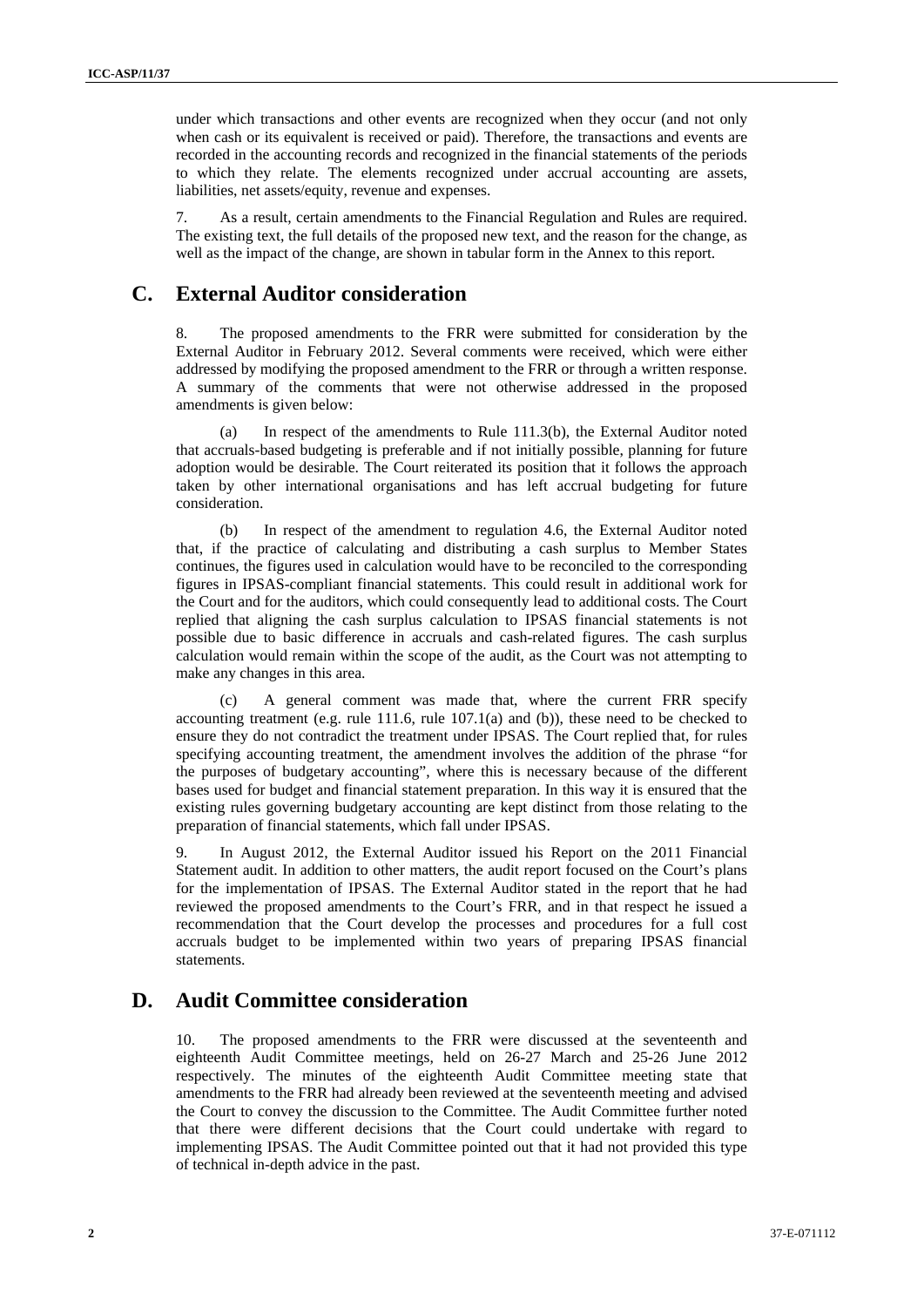11. The Audit Committee made a comment that the statement in the column 'reason for change' for rule 111.7, namely that "IPSAS does not deal with commitments", is not accurate. This statement was reworded and now states that IPSAS defines terms such as liability, provision and contingent liability and provides accounting treatment relating to recognition, measurement, valuation, presentation and disclosure for these categories.<sup>5</sup> Rule 111.7 deals with "obligations established prior to the financial period to which they pertain". This rule was amended only by adding the word "budgetary", since "obligation" as defined in the FRR is a budgetary accounting category and has no impact on the timing of recognition of liabilities under IPSAS.<sup>6</sup>

# **E. Action by the Committee**

12. As stated in paragraph 2 above, the Court aims to go live on all aspects of IPSAS with effect from 1 January 2014. To enable the Court to achieve this objective, the Committee, having considered this report, may wish to recommend to the Assembly that, at its eleventh session, it adopt the proposed amendments to the Financial Regulations and Rules necessitated by the implementation of IPSAS, as set out in the annex hereto, with a view to their taking effect on 1 January 2014.

# **Annex**

#### **Regulation 4 Appropriations**

**4.6** At the end of the twelve-month period provided in regulation 4.5 the then remaining unspent balance of appropriations retained after deducting therefrom any contributions from States Parties relating to the financial period of the appropriations which remain unpaid shall be treated as a cash surplus as in regulation 4.5. Any obligations remaining a valid claim at that time shall be charged

against current appropriations. The provisional cash surplus for the financial period shall be determined by establishing the balance between credits (assessed contributions actually received for the financial period and miscellaneous income received during the financial period) and charges (all disbursements against the appropriations for that financial period and provisions for unliquidated obligations for that financial period).

 The cash surplus for the financial period shall be determined by crediting to the provisional cash surplus any arrears of prior periods' assessed contributions from States Parties received during this period and any savings from the provisions made for unliquidated obligations as mentioned above. Any remaining outstanding obligations shall be re-obligated against the appropriations of the current financial period.

 $\overline{a}$ 

# **Regulation 4 Appropriations**

**4.6** At the end of the twelve-month period provided in regulation 4.5 the then remaining unspent balance of appropriations retained after deducting therefrom any contributions from States Parties relating to the financial period of the appropriations which remain unpaid and changes in provisions and accruals established under applicable accounting standards as referred to in rule 111.3 shall be treated as a cash surplus as in regulation 4.5. Any obligations remaining a valid claim at that time shall be charged against current appropriations.

 The provisional cash surplus for the financial period shall be determined by establishing the balance between credits (assessed contributions actually received for the financial period and miscellaneous income received during the financial period) and charges (all disbursements against the appropriat that financial period and provisions for unliquidated obligations, and changes in the provisions and accruals established under applicable accounting standards as referred to in rule 111.3 against the appropriations for that financial period).

The cash surplus for the financial period shall be determined by crediting to the provisional cash surplus any arrears of prior periods' assessed contributions from States Parties received during this period and any savings from the provisions made for unliquidated obligations as mentioned above. Any remaining outstanding obligations shall be re-obligated against the appropriations of the current financial period.

## *Current FRR Amended FRR Reason for change/Impact*

#### **Reason for change:**

**4.6:** The amendment aims to align the cash surplus calculation with the existing practice of retaining cash for funding noncurrent liabilities (mostly provisions and accruals in respect of employee benefits). Over the years the Court has changed its accounting policies in respect of employee benefits and provisions, as a gradual preparation for IPSAS adoption (which was allowed by UNSAS) and applied them retrospectively. At that time, adjustments in respect of previous financial periods were deducted from both opening fund balances and cash surplus calculation. Increases in provisions are charged against the budget of the current financial period.

## **Impact:**

The existing text of regulation 4.6 did not explicitly deal with provisions and accruals which would be recognised under accounting standards but settled in cash only in the long or medium term. It recognised only disbursements and unliquidated obligations (which are supposed to be settled within 12 months after financial period end) as charges against receipts of the period. The proposed changed text would explicitly require that the funding is provided in the period in which liabilities are incurred.

5 See *2012 Handbook of International Public Sector Accounting Pronouncements, Glossary of defined terms*, IPSASB.  $6$  Idem.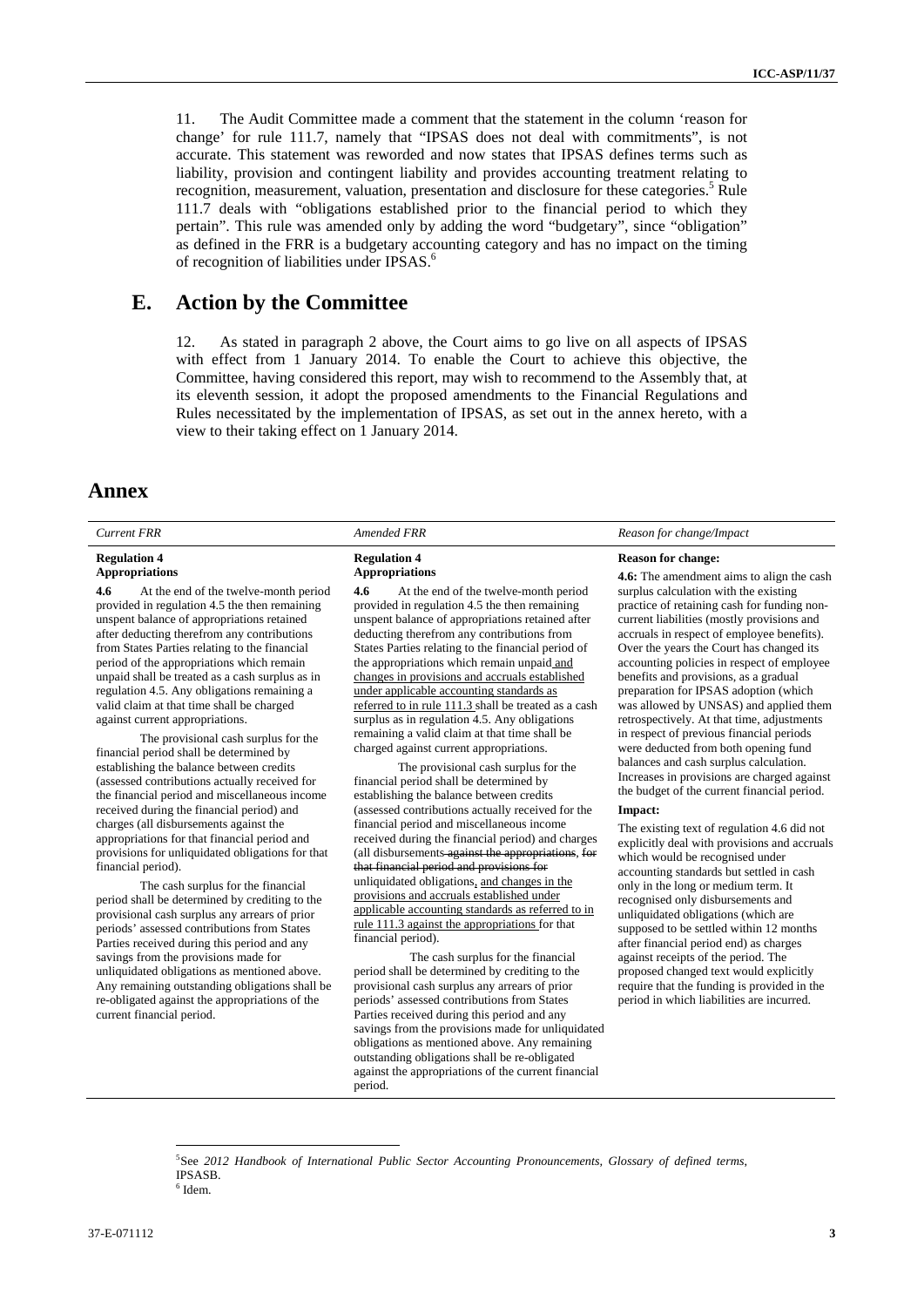#### **Regulation 7**

**Other income** 

7.1 All other income except:

 (a) Assessed contributions made by States Parties to the budget;

 (b) Funds provided by the United Nations in accordance with article 115, subparagraph (b), of the Rome Statute;

 (c) Voluntary contributions in accordance with article 116 of the Rome Statute and regulation 7.3, made by States Parties, other States, international organizations, individuals, corporations and other entities;

 (d) Direct refunds of expenditures made during the financial period, shall be classed as miscellaneous income, for credit to the General Fund.

# **Regulation 10**

#### **Internal control**

Writing off losses of cash, receivables and property

Rule 110.11

Writing off losses of property

 (a) The Registrar may, after full investigation, authorize the writing off of losses of property of the Court, and adjust the record to bring the balance shown into conformity with actual, physical property. A detailed statement of losses of non-expendable property shall be provided to the Auditor not later than three months following the end of the financial period.

 (b) The investigation shall, in each case, fix the responsibility, if any, attaching to any Court official for the loss or losses. Such official(s) may be required to reimburse the Court either partially or in full. Final determination as to all charges to be made against staff members or others as a result of losses will be made by the Registrar.

# **Property management**

**Rule 110.20** 

Authority and responsibility on property management

 (a) The Registrar is responsible for the management of the property of the Court, including all systems governing its receipt, recording, utilization, safe keeping, maintenance and disposal, including by sale, and shall designate the officials responsible for performing property management functions

 (b) A summary statement of nonexpendable Court property shall be provided to the Auditor not later than three months following the end of the financial period (see rule  $111.8$  (b) (ii)).

# **Regulation 7**

#### **Other income**

7.1 All other income except:

 (a) Assessed contributions made by States Parties to the budget;

 (b) Funds provided by the United Nations in accordance with article 115, subparagraph (b), of the Rome Statute;

 (c) Voluntary contributions in accordance with article 116 of the Rome Statute and regulation 7.3, made by States Parties, other States, international organizations, individuals, corporations and other entities;

 (d) Direct refunds of expenditures made during the financial period, shall be classed as miscellaneous income, for the purpose of regulation 4.6 and 6.1, for credit to the General Fund.

# **Regulation 10**

### **Internal control**

Writing off losses of cash, receivables and property

Rule 110.11

Writing off losses of property

 (a) The Registrar may, after full investigation, authorize the writing off of losses of property of the Court, and adjust the record to bring the balance shown into conformity with actual, physical property. A detailed statement of losses of non-expendable inventories, property, plant and equipment shall be provided to the Auditor not later than three months following the end of the financial period.

 (b) The investigation shall, in each case, fix the responsibility, if any, attaching to any Court official for the loss or losses. Such official(s) may be required to reimburse the Court either partially or in full. Final determination as to all charges to be made against staff members or others as a result of losses will be made by the Registrar.

# **Property management Rule 110.20**

Authority and responsibility on property management

 (a) The Registrar is responsible for the management of the property of the Court, including all systems governing its receipt, recording, utilization, safe keeping, maintenance and disposal, including by sale, and shall designate the officials responsible for performing property management functions.

(b) A summary statement of nonexpendable Court property shall be provided to the Auditor not later than three months following the end of the financial period (see rule 111.8 (b) (ii)).

# *Current FRR Current FRR Amended FRR Reason for change/Impact*

### **Reason for Change:**

7.1: The amendment makes it clear that regulation 7 applies to the determination of the cash surplus for the period in accordance with regulations 4.6 and 6.1 and does not impact accounting policies dealing with revenue recognition and presentation in the financial statements.

# **Impact:**

The impact is that regulation 7 would not prescribe classification of miscellaneous income items in the Statement of Financial Performance, but would only be relevant for the cash surplus calculation and fund accounting.

#### **Reason for Change:**

**110.11**: Amendment aims to align terminology with IPSAS.

#### **Impact:**

The change is restricted to terminology and should not have any impact on the treatment of property losses.

# **Reason for Change:**

**110.20 (b):** The audited IPSAS financial statements include a disclosure note for property, plant and equipment. Therefore there is no longer a need for a summary statement of non-expendable Court property. 'Non-expendable' property is not defined by IPSAS accounting standards; moreover, (b) refers to a rule which is proposed for deletion.

### **Impact:**

There should be no impact, as the statement of Court property is an integral part of financial statements and will be audited as such.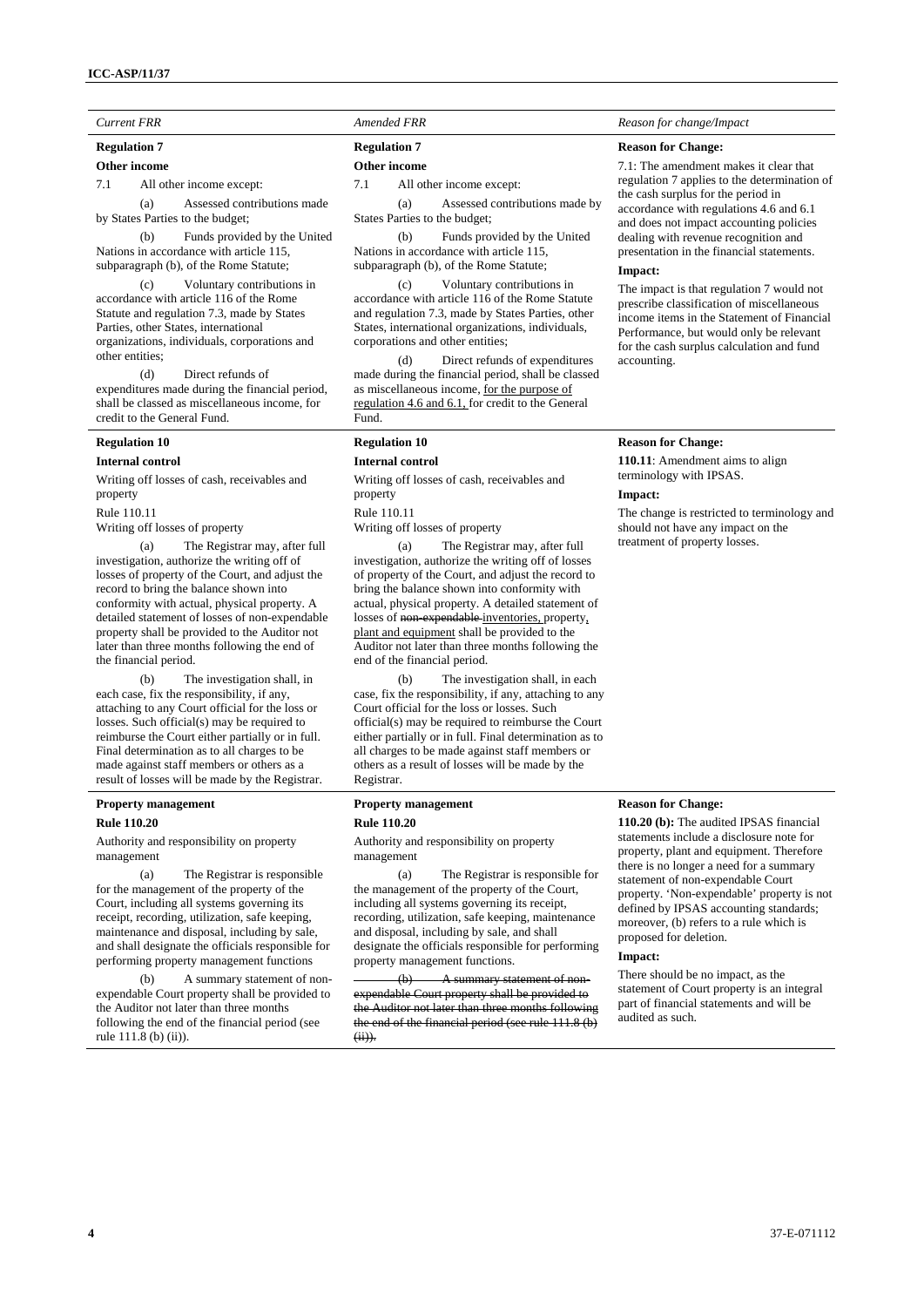# **Regulation 11**

### **The accounts**

11.1 The Registrar shall submit to the Auditor accounts for the financial period not later than 31 March following the end of such period. In addition, the Registrar shall maintain, for management purposes, such accounting records as are necessary. The accounts for the financial period shall show:

 (a) The income and expenditures of all funds;

 (b) The status of appropriations, including:

> (i) The original budget appropriations;

(ii) The appropriations as modified by any transfers;

(iii) Credits, if any, other than the appropriations adopted by the Assembly of States Parties;

(iv) The amounts charged against those appropriations and/or other credits;

(c) The assets and liabilities of

the Court.

 The Registrar shall also give such other information as may be appropriate to indicate the current financial position of the Court.

#### **Regulation 11**

#### **The accounts**

11.1 The Registrar shall submit to the Auditor financial statements and statement of

appropriations accounts for the financial period not later than 31 March following the end of such period. Copies of financial statements shall also be transmitted to the Committee on Budget and Finance. In addition, the Registrar shall maintain, for management purposes, such accounting records as are necessary. The accounts for the financial period shall show:

 (a) The financial statements for the financial period shall include ine expenditures of all funds;

> (i) Statement of financial position;

(ii) Statement of financial

performance; (iii) Statement of changes

in net assets/equity;

(iv) Cash-flow statement; (v) Statement of

comparison of budget and actual amounts for the reporting period;

(vi) Notes, including a summary of significant accounting policies.

(b) The statement status of

appropriations, shall includeing:

(i) The original budget appropriations;

(ii) The appropriations as modified by any transfers;

(iii) Any supplementary budget appropriations in accordance with regulation 3.6;

 $(ivii)$  Credits, if any, other than the appropriations adopted by the Assembly of States Parties;

(iv) The amounts charged against those appropriations and/or other credits;

(vi) Unencumbered balances of appropriations.

The assets and liabilities of the Court.

 The Registrar shall also give such other information as may be appropriate to indicate the current financial position of the Court.

### *Current FRR Amended FRR Amended FRR Reason for change/Impact Reason for change/Impact*

### **Reason for Change:**

**11.1:** Rule 111.8 has been incorporated into regulation 11.1 in order to avoid duplication.

**11.1 (a):** The amendment makes it clear that the accounts for the period will include IPSAS financial statements.

11.1 (b): Item (iii) has been added to disclose any supplementary budget appropriations as envisaged in regulation 3.6.

**11.1 (c):** Item (c) has been deleted, as assets and liabilities are reported in the statement of financial position at (a) (i).

## **Impact:**

**11.1:** There is no impact.

**11.1 (a) and (c):** The format of the financial statements will be changed in line with IPSAS 1, "Presentation of Financial Statements" and IPSAS 24, "Presentation of Budget information in Financial Statements". The requirements in (a) and (c) are combined and listed under (a). The main financial statements (Statement I to Statement III) will be renamed and will include IPSAS-compliant presentation of assets, liabilities, net assets/equity, revenues, expenses and cash flows. An additional statement of changes in net/assets equity and statement of comparison of budget and actual amounts will be presented. Notes to financial statements will change accordingly.

**11.1 (b):** The budget reporting (appropriations and charges against appropriations) as listed under (b) will be retained with all information previously required. Item (iii) is added, as any supplementary budget would be presented along with the original budget appropriations.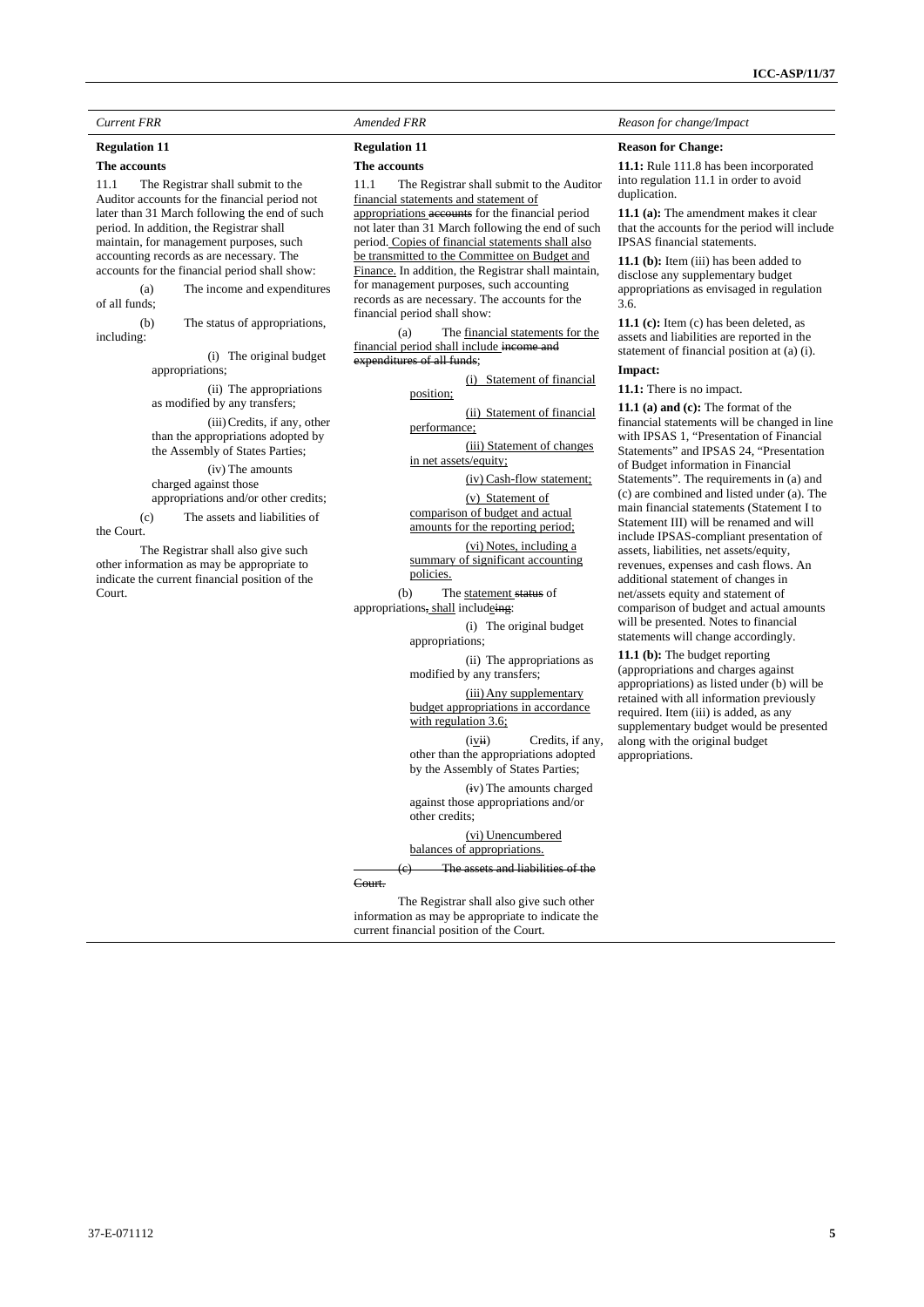# **Rule 111.**

## **Principal accounts**

 In accordance with regulations 11.1 and 11.3, the principal accounts of the Court shall include detailed, comprehensive and upto-date records of assets and liabilities for all sources of funds. The principal accounts shall consist of:

 (a) Programme budget accounts, showing

> (i) Original appropriations;

(ii) Appropriations as modified by transfers;

(iii) Credits (other than appropriations made available by the Assembly of States Parties);

(iv) Expenditures, including payments and other disbursements and unliquidated obligations;

(v) Unencumbered balances of allotments and appropriations;

 (b) General ledger accounts, showing: all cash at banks, investments, receivables and other assets, payables and other liabilities;

 (c) The Working Capital Fund and all trust funds or other special accounts.

# **Rule 111.3**

### **Accrual basis accounting**

 Unless otherwise directed by the Registrar, or by the particular terms governing the operation of a trust fund, reserve or special account, all financial transactions shall be recorded in the accounts on an accrual basis.

# **Rule 111.2**

#### **Principal accounts**

 In accordance with regulations 11.1 and 11.3, the principal accounts of the Court shall include detailed, comprehensive and up-to-date records of assets and liabilities for all sources of funds. The principal accounts shall consist of:

 (a) Programme budget accounts, showing detailing the statement of appropriations in accordance with regulation 11.1 (b)

> (i) Original iations:

(ii) Appropriations **l** by transfers;

(iii) Credits (other than appropriations made available by the nhly of States Parties);

(iv) Expenditures, including payments and other disbursements and

**unliquidated obligations;** (v) Unencumbered

balances of allotments and appropriations;

 (b) General ledger accounts detailing all revenues, expenses, assets, liabilities and net assets/equity, showing: all cash at banks, **<u>reivables and other assets.</u>** payables and other liabilities;

 (c) Funds, including tThe Working Capital Fund and all trust funds or other special accounts.

## **Rule 111.3**

tingAccounting Standards

Unless otherwise directed by the Registrar, or by the particular terms governing operation of a trust fund, reserve or special all financial transactions shall be  $\frac{1}{\sqrt{2}}$  orded in the accounts on an accrual basis

 (a) Financial statements shall be prepared on an accrual basis in accordance with International Public Sector Accounting Standards (IPSAS).

 (b) The budget shall be prepared on a modified cash basis of accounting. The notes to the financial statements shall explain the budgetary basis and classification basis adopted in the approved budget.

## *Current FRR Current FRR Amended FRR Reason for change/Impact*

### **Reason for Change:**

**111.2 (a):** listing replaced by reference to 11.1 (b) to avoid repetition.

**111.2 (b):** New general ledger accounts will be added for IPSAS compliance (e.g., property, plant and equipment, intangible assets).

**111.2 (c):** Amended to include all funds. **Impact:** 

**111.2 (a):** There is no impact.

**111.2 (b):** The amended rule states that general ledger accounts will include more information than the original listing. This is necessitated by the new accounting standards.

**111.2 (c):** The rule is now more comprehensive. Previously, for example, the Contingency Fund was not mentioned. However, there should be no impact in substantive terms.

#### **Reason for Change:**

**111.3:** The amendment makes it clear that financial statements will be prepared in accordance with IPSAS, while no changes are made to the way budgets have been prepared in previous years.

# **Impact:**

**111.3 (a):** Even though current rule 111.3 states that transactions shall be recorded on an accruals basis, this statement, without a reference to a specific accounting standards framework, can be subject to different interpretations. IPSAS provide comprehensive standards specifying what accounting treatment is required for particular transactions accounted for on an accrual basis.

**111.3 (b):** Paragraph (b) establishes that the budget is prepared on a different basis, which can be referred to as 'modified cash basis'. This statement, however, is purely descriptive and has no impact on budget preparation as such. Budget preparation is regulated in detail in other parts of the FRR. IPSAS 24 requires that the budgetary basis and the classification basis are also explained in the financial statements.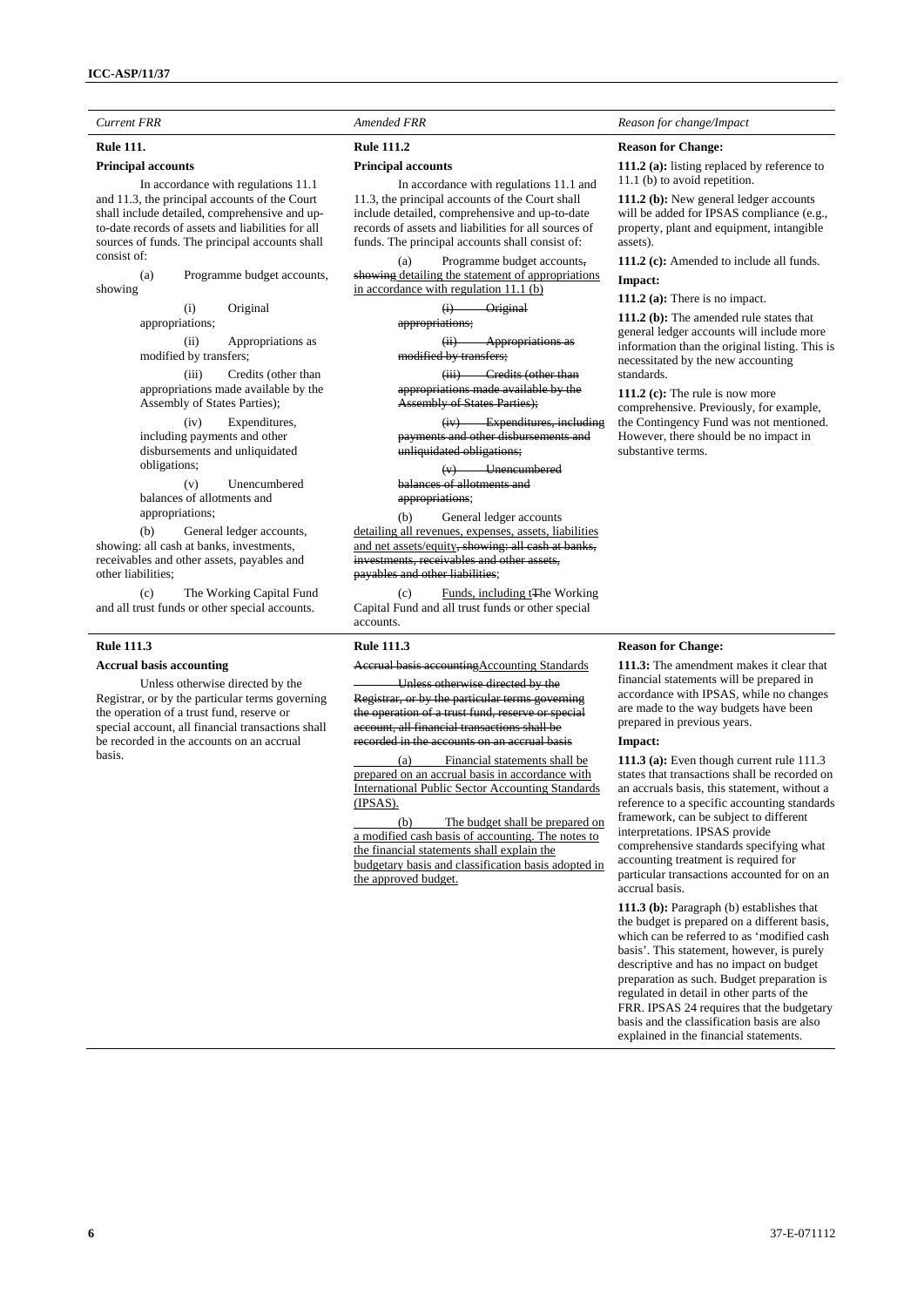# **Rule 111.5**

# **Accounting for exchange rate fluctuations**

 (a) The Registrar shall establish the operational rates of exchange between the euro and other currencies, on the basis of the operational rates of exchange established by the Secretariat of the United Nations. The operational rate(s) of exchange shall be used for the recording of all Court transactions.

 (b) Payments in currencies other than the euro will be determined on the basis of the operational rate(s) of exchange prevailing at the time of payment. Any difference between the actual amount(s) received on exchange and the amount(s) that would have been obtained at the operational rate(s) of exchange shall be accounted for as loss or gain on exchange.

 (c) When closing the final accounts for a financial period, any negative balance on the account for "loss or gain on exchange" shall be debited to the relevant budget account, while any positive balance shall be credited to miscellaneous income.

### **Rule 111.6**

## **Accounting for proceeds from the sale of property**

 The proceeds from the sale of property shall be credited as miscellaneous income except:

 (a) Where the Property Survey Board has recommended the application of these proceeds directly against the purchase price of replacement equipment or supplies (any balance shall be taken into account as miscellaneous income);

 (b) When the trade-in property is not considered to be a sale, and the allowance shall be applied against the cost of the replacement property;

 (c) Where the normal practice is to secure and use certain material or equipment in connection with a contract and to salvage and sell such material or equipment at a later stage;

 (d) When the proceeds from the sale of surplus equipment shall be credited to the relevant programme account, provided that it has not been closed;

 (e) When equipment transferred from one programme for use in another and the account of the releasing programme is open, the fair market value of such equipment shall be credited to the account of the releasing programme and charged to the account of the receiving programme.

# **Rule 111.5**

#### **Accounting for exchange rate fluctuations**

 (a) The Registrar shall establish the operational rates of exchange between the euro and other currencies, on the basis of the operational rates of exchange established by the Secretariat of the United Nations. The operational rate(s) of exchange shall be used for the recording of all Court transactions.

 (b) Payments in currencies other than the euro will be determined on the basis of the operational rate(s) of exchange prevailing at the time of payment. Any difference between the actual amount(s) received on exchange and the amount(s) that would have been obtained at the operational rate(s) of exchange shall be accounted for as loss or gain on exchange.

 (c) When closing the final accounts for a financial period, any negative balance on the account for "loss or gain on exchange" shall be debited to the relevant budget account, while any positive balance shall be credited to miscellaneous income for the purposes of budgetary accounting.

# **Rule 111.6**

### **Accounting for proceeds from the sale of property**

 The proceeds from the sale of property shall be credited as miscellaneous income for the purposes of budgetary accounting except:

 (a) Where the Property Survey Board has recommended the application of these proceeds directly against the purchase price of replacement equipment or supplies (any balance shall be taken into account as miscellaneous income);

 (b) When the trade-in property is not considered to be a sale, and the allowance shall be applied against the cost of the replacement property;

 (c) Where the normal practice is to secure and use certain material or equipment in connection with a contract and to salvage and sell such material or equipment at a later stage;

 (d) When the proceeds from the sale of surplus equipment shall be credited to the relevant programme account, provided that it has not been closed;

 (e) When equipment transferred from one programme for use in another and the account of the releasing programme is open, the fair market value of such equipment shall be credited to the account of the releasing programme and charged to the account of the receiving programme.

#### *Current FRR Current FRR Amended FRR Reason for change/Impact <b><i>Reason for change/Impact Reason for change/Impact*

#### **Reason for change:**

**111.5 (c):** The words 'for the purposes of budgetary accounting' have been added in order to make it clear that this rule relates to budgetary accounting only. In the IPSAS financial statements, foreign exchange losses or gains will be accounted for in accordance with IPSAS 4, "The Effects of Changes in Foreign Exchange Rates".

# **Impact:**

**111.5 (c):** The impact is to restrict application of the rule to budgetary accounting. While in principle the rule is consistent with IPSAS requirements, the latter are much wider and there is no need or possibility to repeat in the FRR the entire IPSAS standard dealing with effects of changes in foreign exchange rates.

#### **Reason for Change:**

**111.6:** Amendment proposed in order to make it clear that this rule relates to treatment in budgetary accounting.

In the IPSAS financial statements, the proceeds from the sale of property will be accounted for in accordance with IPSAS 17, "Property, Plant and Equipment".

### **Impact:**

The impact is to restrict application of the rule to budgetary accounting. There is no need or possibility to repeat in the FRR the entire IPSAS standard dealing with property, plant and equipment transactions.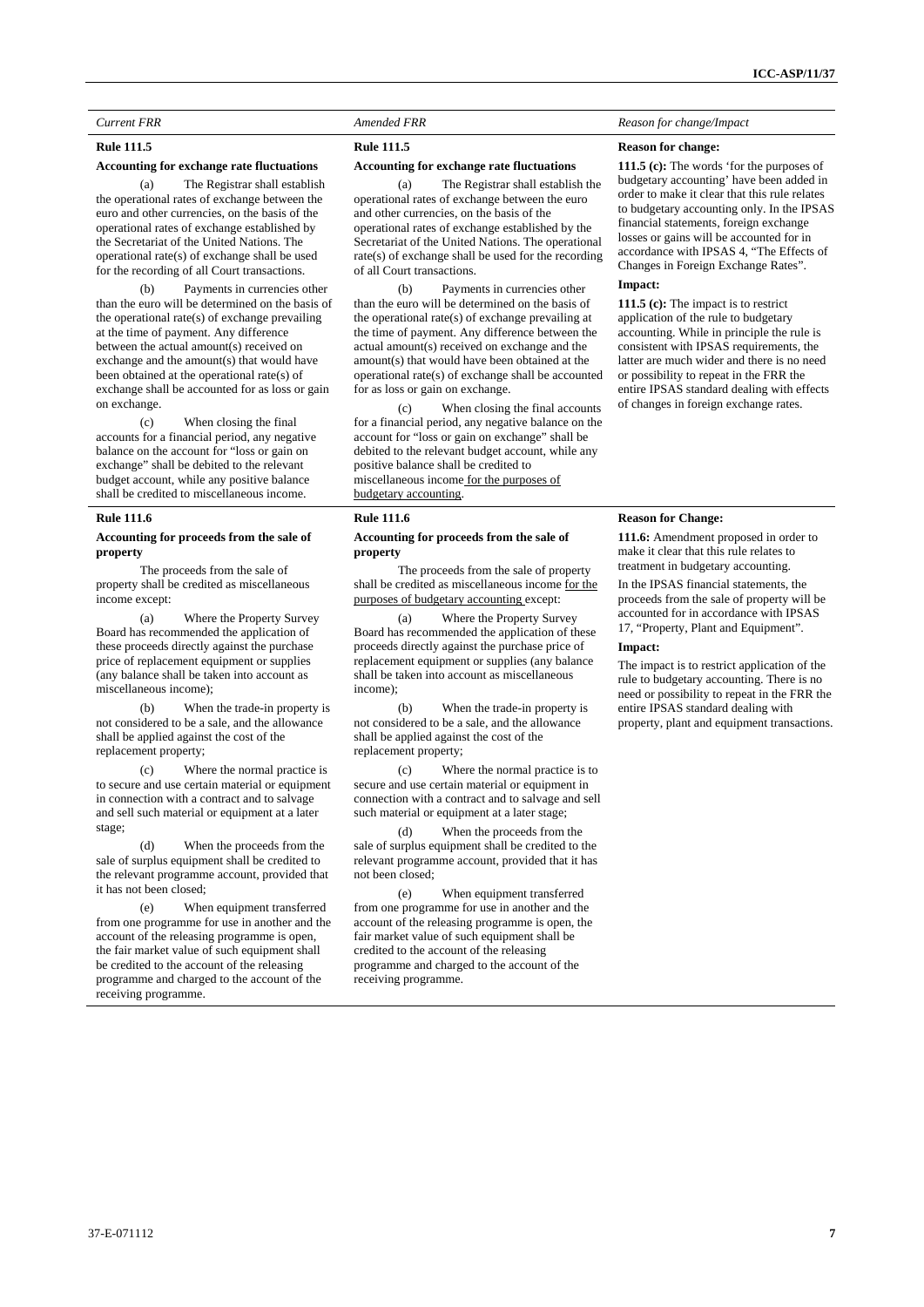# **Rule 111.7**

# **Accounting for commitments against future financial periods**

 Obligations established prior to the financial period to which they pertain, pursuant to regulation 3.7 and rule 103.5, shall be recorded against a deferred charge account. Deferred charges shall be transferred to the appropriate account when the necessary appropriations and funds become available.

# **Rule 111.8**

#### **Financial statements**

 (a) For all accounts of the Court, financial statements covering the financial period, as of 31 December, shall be submitted to the Auditor in euros not later than 31 March following the end of such period. Copies of financial statements shall also be transmitted to the Committee on Budget and Finance. Additional financial statements may be prepared as and when the Registrar deems necessary.

 (b) Financial statements submitted to the Auditor for all accounts shall include:

> (i) A statement of income, expenditures (including ex gratia payments) and changes in reserves and fund balances;

(ii) A statement of assets (including written-off assets), liabilities, reserves and fund balances; (iii) A statement of cash

flows:

(iv) Such other schedules as may be required; (v) Notes to the financial statements.

# **Rule 111.9 Archives**

 Accounting records, other financial and property records, and all supporting documents shall be retained for such periods as may be determined by the Registrar, through administrative instruction, in agreement with the Auditor. This period may not be less than ten years. Once this period has elapsed the records and supporting documents may be destroyed on the authority of the Registrar. Where appropriate, such records and supporting documents shall be preserved by electronic means. Records on activities and transactions in areas falling under the authority of the Prosecutor, by virtue of article 42, paragraph 2, of the Rome Statute, may only be destroyed with the explicit consent of the Prosecutor.

# **Rule 111.7**

# **Budgetary aAccounting for commitments against future financial periods**

 Obligations established prior to the financial period to which they pertain, pursuant to regulation 3.7 and rule 103.5, shall be recorded against a budgetary deferred charge account. Deferred charges shall be transferred to the appropriate account when the necessary appropriations and funds become available.

# **Rule 111.8**

### **Financial statements**

For all accounts of the C financial statements covering the financial period, as of 31 December, shall be submitted .<br>Auditor in euros not later than 31 March following the end of such period. Copies of financial statements shall also be transmitted to the Committee on Budget and Finance. Additional financial statements may be prepared nd when the Registrar deems

 $(b)$  Financial statements  $v_{\text{ditor}}$  for all accounts shall in for all accounts shall include:

> (i) A statement of income, expenditures (including ex gratia payments) and changes in reserve fund balances;

 $(ii)$  A statement of as ding written-off assets), liabilities eserves and fund balances:

 $(iii)$  A statement of flows;

 $(iv)$  Such other schedules may be required;

(v) Notes to the financial statements.

# *Current FRR Current FRR Amended FRR Reason for change/Impact*

### **Reason for Change:**

**111.7:** The amendment makes it clear that this rule relates to treatment in budgetary accounting.

#### **Impact:**

The impact is to restrict application of the rule to budgetary accounting, as IPSAS do not specifically prescribe accounting treatment for the term 'commitment'. In IPSAS, definitions are provided for liability, provision or contingent liability, as well as the relevant accounting treatment.

# **Reason for Change:**

**111.8:** This rule is now incorporated in regulation 11.1, while the main financial statements are adjusted according to IPSAS requirements.

**Impact:** Please refer to regulation 11.1.

# **Rule 111.89 Archives**

 Accounting records, other financial and property records, and all supporting documents shall be retained for such periods as may be determined by the Registrar, through administrative instruction, in agreement with the Auditor. This period may not be less than ten years. Once this period has elapsed the records and supporting documents may be destroyed on the authority of the Registrar. Where appropriate, such records and supporting documents shall be preserved by electronic means. Records on activities and transactions in areas falling under the authority of the Prosecutor, by virtue of article 42, paragraph 2, of the Rome Statute, may only be destroyed with the explicit consent of the Prosecutor.

# **Reason for Change:**

Due to proposed deletion of rule 111.8. **Impact:** There is no impact.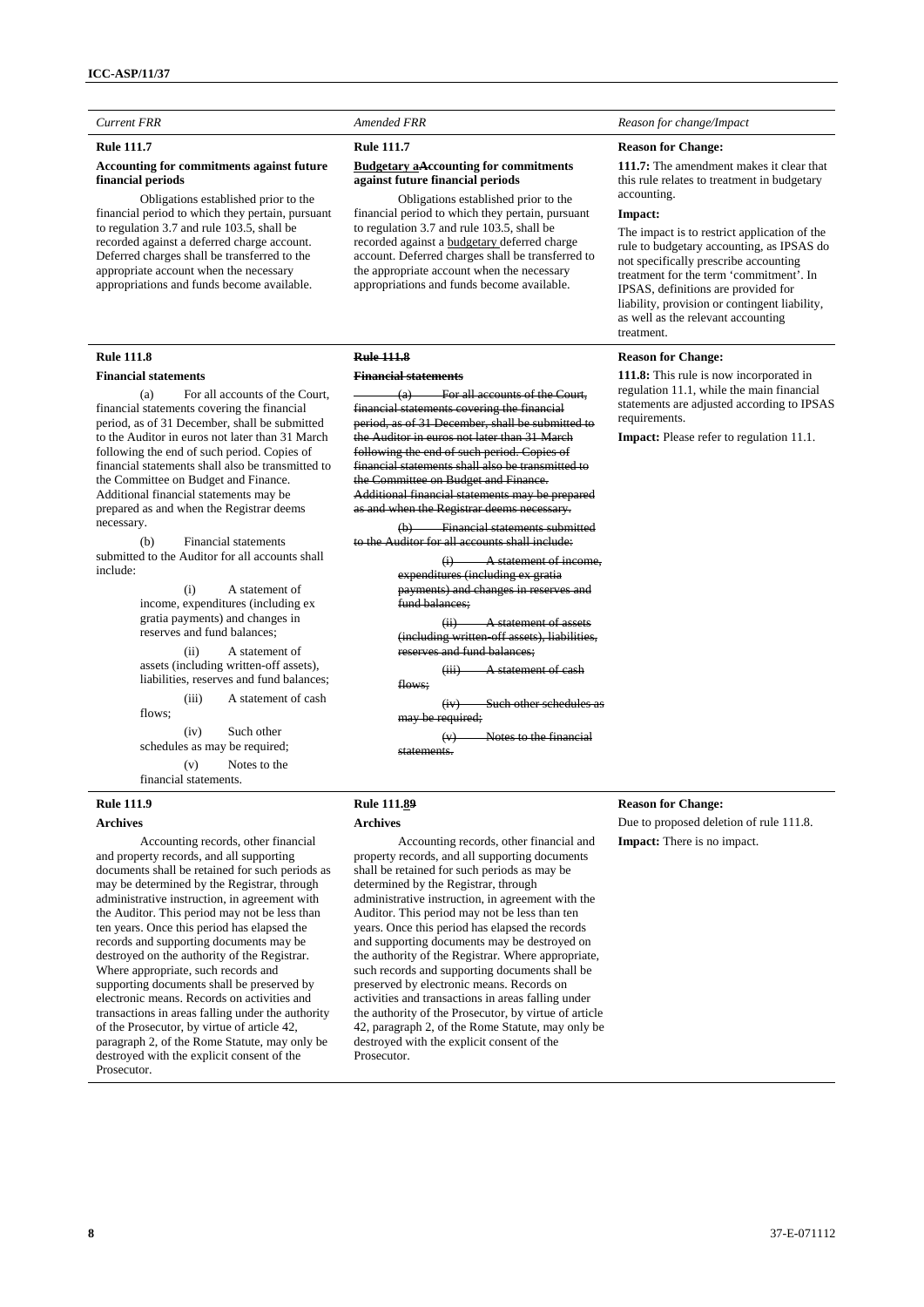#### **Regulation 12<sup>7</sup> Audit**

**Annex** 

Auditor's examination;

including, where appropriate:

statements;

properly substantiated;

should be disclosed;

presumptive fraud;

money or other assets,

on a large scale;

 $\overline{a}$ 

 (c) Other matters which the Auditor considers should be brought to the notice of the Assembly of States Parties, such

of the accounts;

12.7 The Auditor shall issue a report on the audit of the financial statements and relevant schedules relating to the accounts for the financial period, which shall include such information as the Auditor deems necessary with regard to matters referred to in regulation 12.3 and in the additional terms of reference as set out in the annex to these Regulations.

**Additional terms of reference governing the audit of the International Criminal Court**  6. The report of the Auditor on the financial operations of the Court for the financial period shall be submitted to the Assembly of States Parties in accordance with regulations 12.8 and 12.9. It shall indicate: (a) The type and scope of the

 (b) Matters affecting the completeness and accuracy of the accounts,

> (i) Information necessary to the correct interpretation

(ii) Any amounts which ought to have been received but which have not been brought to account; (iii) Any amounts for which a legal or contingent obligation exists and which have not been recorded or reflected in the financial

(iv) Expenditures not

(v) Whether proper books of accounts have been kept; where in the presentation of statements there are deviations of a material nature from the generally accepted accounting principles applied on a consistent basis, these

(i) Cases of fraud or

(iii) Expenditure likely to commit the Court to further outlay

(iv) Any defect in the general system or detailed regulations

(ii) Wasteful or improper expenditure of the Court's

notwithstanding that the accounting for the transaction may be correct;

#### *Current FRR Amended FRR Amended FRR Reason for change/Impact Reason for change/Impact*

#### **Regulation 12**

# **Audit**

12.7 The Auditor shall issue a report on the audit of the financial statements and relevant schedules referred to in Regulation 11.1 relating to the accounts for the financial period, which shall include such information as the Auditor deems necessary with regard to matters referred to in regulation 12.3 and in the additional terms of reference as set out in the annex to these Regulations.

## **Annex**

#### **Additional terms of reference governing the audit of the International Criminal Court**

6. The report of the Auditor on the financial operations of the Court for the financial period shall be submitted to the Assembly of States Parties in accordance with regulations 12.8 and 12.9. It shall indicate:

 (a) The type and scope of the Auditor's examination;

 (b) Matters affecting the completeness and accuracy of the accounts, including, where appropriate:

> (i) Information necessary to the correct interpretation of the accounts;

> (ii) Any amounts which ought to have been received but which have not been brought to account;

(iii) Any amounts for which a legal or contingent obligation exists and which have not been recorded or reflected in the financial statements;

(iv) Expenditures not properly substantiated;

(v) Whether proper books of accounts have been kept; where in the presentation of statements there are deviations of a material nature from the generally accepted accounting principles International Public Sector Accounting

 (c) Other matters which the Auditor considers should be brought to the notice of the Assembly of States Parties, such as:

> (i) Cases of fraud or presumptive fraud;

(ii) Wasteful or improper expenditure of the Court's money or other assets, notwithstanding that the accounting for the transaction may be correct;

(iii) Expenditure likely to commit the Court to further outlay on a large scale;

(iv) Any defect in the general system or detailed regulations governing the control of receipts and disbursements or of supplies and

Standards applied on a consistent basis, these should be disclosed;

**Impact:** 

IPSAS implementation will result in a change to the format of financial statements. Some schedules currently included in the financial statements will be presented as annexes. In order to avoid misunderstanding on the scope of the audit, reference is made to Regulation 11.1 so that each schedule presented with the financial statement is audited.

**12.7:** The amendment makes it clear that 'relevant schedules' are those that the Registrar decides to present with financial

#### **Reason for Change:**

**Reason for Change:** 

statements.

**6. (b) (v):** Makes it clear that ICC will present financial statements in accordance with IPSAS.

#### **Impact:**

The proposed amendment is a consequence of amendment to rule 111.3 and in itself has no impact.

<sup>7</sup> As amended by resolution ICC-ASP/9/Res.4, part VIII.

as: